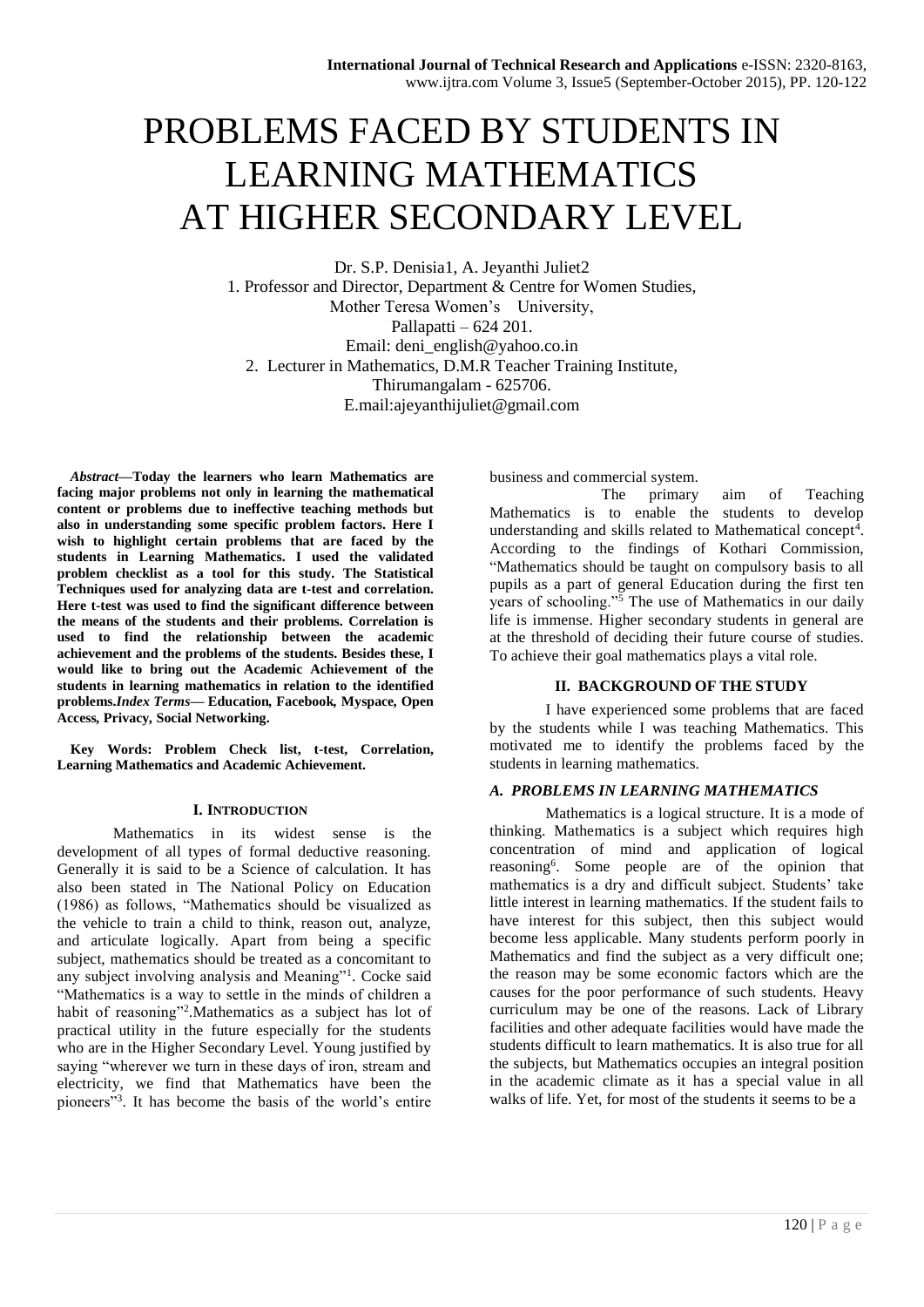sort of peculiar allergy. It is due to the reason that Mathematics is full of puzzles and problems<sup>7</sup>. They find difficult to memorize all the formulae. They are not able to understand some Mathematical concepts. The poor academic background of the students in Mathematics makes them to feel that the subject is very difficult for them to understand. Some students come from poor families. They are not able to pay their school fees. They do not get help at home in doing exercise problems. Overcrowded classes may also be one of the reasons.

#### *B. . PROBLEM FACTORS AND THE ACADEMIC ACHIEVEMENT OF THE STUDENTS*

The Investigator has identified the problem factors such as

> Health problem  $(P_1)$ Finance problem  $(P_2)$ ,

- Family problem  $(P_3)$ .
- School problem  $(P_4)$ ,
- Social problem  $(P_5)$ ,
- Relationship problem  $(P_6)$ ,

Personal problem  $(P_7)$  and Future problem  $(P_8)$ 

are the variables of this study. Besides these, the investigator has found out the achievement of the learners in Mathematics in relation to the identified problems. For assessing the Academic Achievement, the marks obtained by the students in the half yearly exam were taken for this study.

#### **III. OBJECTIVES OF THE STUDY**

The Objectives of the study are:

- $\triangleright$  To find out the significant difference between the students (Boys and Girls) and their problems.
- $\triangleright$  To find out the relationship between the problems and the Academic Achievement of the students (Boys & Girls)

## *A. HYPOTHESES*

- $\triangleright$  There will be no significant difference between the students (Boys & Girls) and their problems.
- There will be no significant relationship between the problems and the Academic Achievement of the students (Boys & Girls)

#### **IV. SAMPLE DESIGN**

A Random sample consisted of 100, +2 Mathematics group students, from difference schools were selected.

## *A. THE PROBLEM CHECK LIST*

A well designed problem check list consisting of 50 list of problems related to Health, Finance, Family, School, Social Relationship, Personal and Future was distributed to the selected students. The problem check list

|  | is given below: |
|--|-----------------|
|  |                 |

| S. No.         | <b>Problem Area</b>                | <b>Items</b> |
|----------------|------------------------------------|--------------|
|                | Health Problem $(P_1)$             | 6            |
| 2              | Finance Problem $\binom{P_2}{P_1}$ | 5            |
| 3              | Family Problem $(P_3)$             | 6            |
| $\overline{4}$ | School Problem $(P_4)$             | 8            |
| 5              | Social Problem( $P_5$ )            | 7            |
| 6              | Relationship Problem $(P_6)$       | 6            |
| 7              | Personal Problem( $P_7$ )          | 6            |
| 8              | Future Problem( $P_8$ )            | 6            |
|                | Total                              | 50           |

**Table 4.1**Distribution of the items in the problem check list for students

The students have to go through the list of problems which they are facing and select one of the columns (Always, often, sometime, Rare No) and put a tick mark in the column to show the level in which that particular problem is affecting them. The instrument was developed because of simplicity in administration and scoring and it is within the limits of the students understanding.

#### *B. SCORING*

are,

In the case of the positive statements the responses Always gets 5 points, Often 4, Sometimes 3, Rare 2, and No. 1. In the case of negative statements the scores were assigned in the reverse order. A high score indicates that the subject is having more problems in the particular area.

#### **V. STATISTICAL TECHNIQUES**

Statistical Techniques used for analyzing the data

T-test was used to find out the significant difference between means of students and their problems.

Correlation was done to find the relationship between the Academic Achievement and the problems of the students.

#### *A. ANALYSIS OF DATA*

 This table highlights the difference between the Boys and Girls in the problem factors